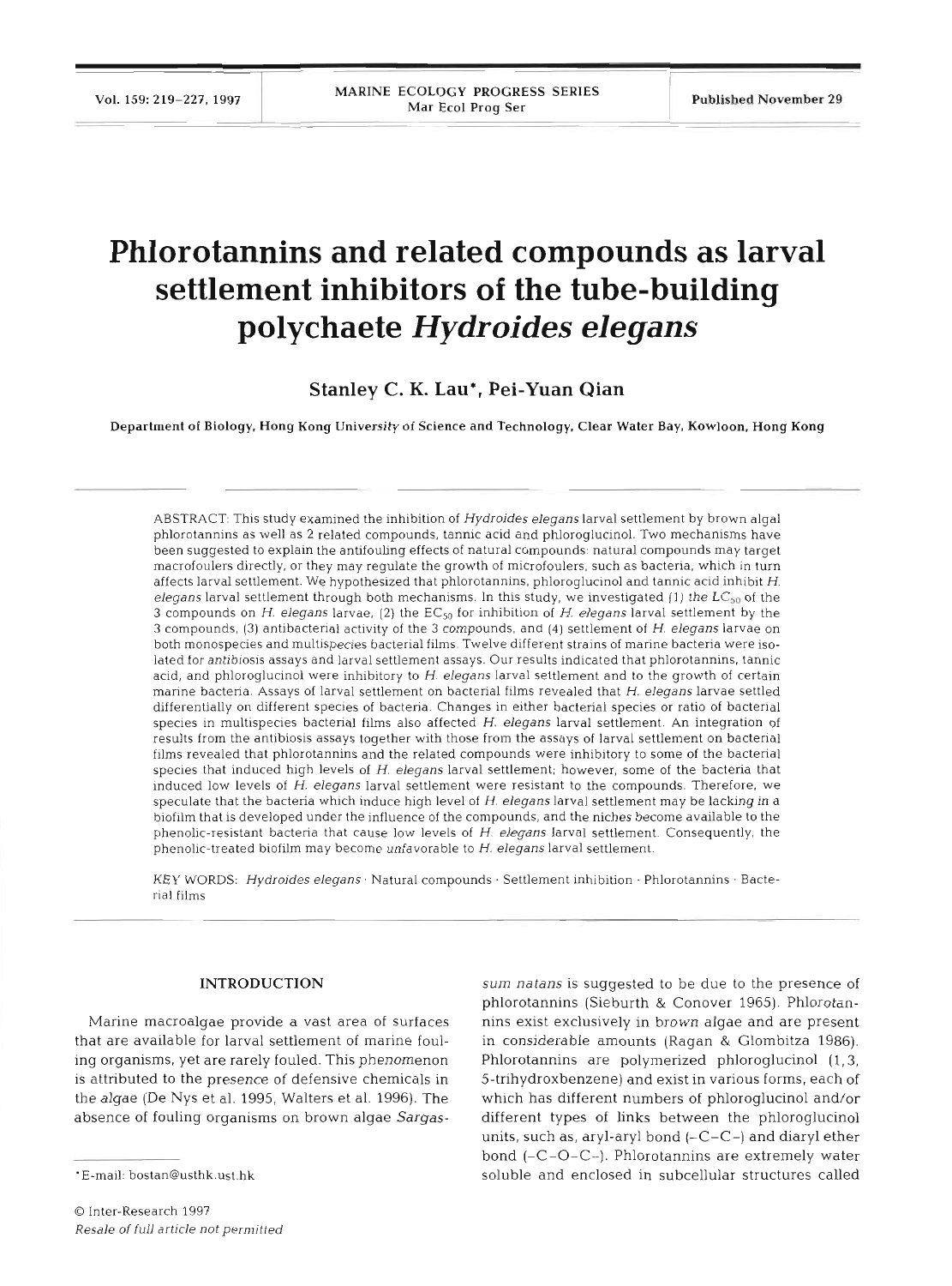physodes; they are released continuously from the algae under normal conditions but at an increased rate under stress (Ragan & Glombitza 1986) It has been shown that phlorotannins exuded from *Ralfsia verrucosa* into the surrounding environment reduced the survival of barnacle and mussel larvae in tidepools (Conover & Sieburth 1966) and of other algal species in laboratory culture (Fletcher 1975).

In addition to macroorganisms, phlorotannins are also inhibitory to microorganisms. Conover & Sieburth (1964) showed that *Pseudomonas* and *Vibrio* bacteria were sensitive to phlorotannins extracted from *Sargassum natans* and *S. fluitans* (see also Sieburth & Conover 1965). The distribution of microorganisms on brown algal surface is suggested to be influenced by the gradient of phlorotannins concentration along the algal fronds (Conover & Sieburth 1964, Sieburth & Conover 1965, 1966, Seshadri & Sieburth 1971),

There are reports showing that levels of macrofouling on algae, bryozoans (Al-Ogily & Knight-Jones 1977), sponges (Thompson et al. 1985), and ascidians (Wahl et al. 1994) are inversely correlated with the antibacterial activity of secondary metabolites present in the organisms. Antibacterial activity of natural compounds may affect larval settlement of marine invertebrate by selective suppression of certain bacterial species of biofilms (Avelin et al. 1993, Walls et al. 1993). Bacteria affect larval settlement by exuding chemicals into the surrounding environment [Bryan et al. in press) and/or altering the environment of a surface by projection of extracellular domains which change the chemistry, charge, and free energy characteristics of the surface (Maki et al. 1989). The response of larvae to bacterial stimulation tends to be species-specific. Multiple species bacterial films developed naturally in the field and single strain bacterial films developed in the laboratory may enhance (Zobell & Allen 1935, Kirchman et al. 1982, Mitchell & Maki 1988, Hadfield et al. 1994), inhibit (Maki et al. 1988, Mitchell & Maki 1988, Holmstrom et al. 1992) or not affect (Brancato & Woollacott 1982) the settlement of marine invertebrate larvae. Therefore, alteration in species composition of a biofilm by selective suppression of one or several bacterial strains may change the overall stimulation of the biofilm to larvae and hence changes its attractiveness to competent larvae.

At a fish farm in Clear Water Bay, Hong Kong, the brown alga *Sargassum tenerrimum* exists in the vicinity of colonies of *Hydroides elegans* and other macrofoulers. S. *tenerrimum,* however, is rarely fouled (authors' pers. obs.). Recently, Walters et al. (1996) showed that the waterborne chemicals exuded by brown algae *S. echinocarpum, S. polyphyllum,* and *Sphacelaria tribuloides* reduced settlement of H. *elegans* larvae. Hadfield et al. (1994) also showed that H.

*elegans* larvae required bacterial films to settle and that settlement was directly correlated with the density of short rod-shaped bacteria in natural bacterial films. This suggests a possible species-related settlement response of H. *elegans* larvae to bacteria.

Phloroglucinol and tannic acid, which are structurally related to phlorotannins, have also been suggested to be detrimental to both invertebrates and microorganisms (Sieburth & Conover 1965, Targett & Stochaj 1994). Phloroglucinol is the monomeric unit of phlorotannins while tannic acid consists of oligomers of phloroglucinol attaching to a glucose molecule. Phloroglucinol also exists in brown algae while tannic acid originates from terrestrial plants. We hypothesize that (1) phlorotannins, and the related compounds phloroglucinol and tannic acid, are inhibitory to *Hydoides elegans* larval settlement and are bacteriostatic, (2) the 3 compounds selectively inhibit certain bacteria, leading to changes in composition of the bacterial community, and **(3)** the altered bacterial community may not be attractive to H. *elegans* larval settlement. To test these hypotheses, we investigated (1) the toxicity and settlement inhibition effects of the phlorotannins, phloroglucinol, and tannic acid on H. *elegans* larvae, (2) the effects of the 3 compounds on the growth of bacteria, and (3) settlement of *H. elegans*  larvae on both monospecies and multispecies bacterial films.

## **MATERIALS AND METHODS**

Source of **chemical** compounds. The brown alga *Sargassum tenerrimum* was used as a natural source of phlorotannins. The algae were collected in a subtidal area near a fish farm in Clear Water Bay, Hong Kong  $(22°19' N, 114°16' E)$ . The algae were transported to the laboratory in seawater, then briefly rinsed in tap water and frozen immediately at  $-80^{\circ}$ C until needed for extraction of phlorotannins.

Phlorotannins were extracted from *Sargassum tenerrimum* following the procedures in Ragan & Glombitza (1986), Briefly, freeze-dried algae were extracted twice in 70% methanol at  $-20^{\circ}$ C for 24 h. This initial extract was filtered and methanol was removed by rotary evaporation. The aqueous portion was partitioned twice with hexane for 24 h to remove lipophilic substances. The aqueous phase was dialysed (molecular weight cut off at 3000 dalton) against distilled water to remove metal ions, carbohydrates, and amino acids (Yan 1994), The indialysable portion was concentrated by vacuum and stored in 1 ml vials at -80°C. Concentration of phlorotannins was determined by the Folin-Denis (1915) assay with phloroglucinol as the standard. Tannic acid (extra pure grade) and phloroglucinol (tis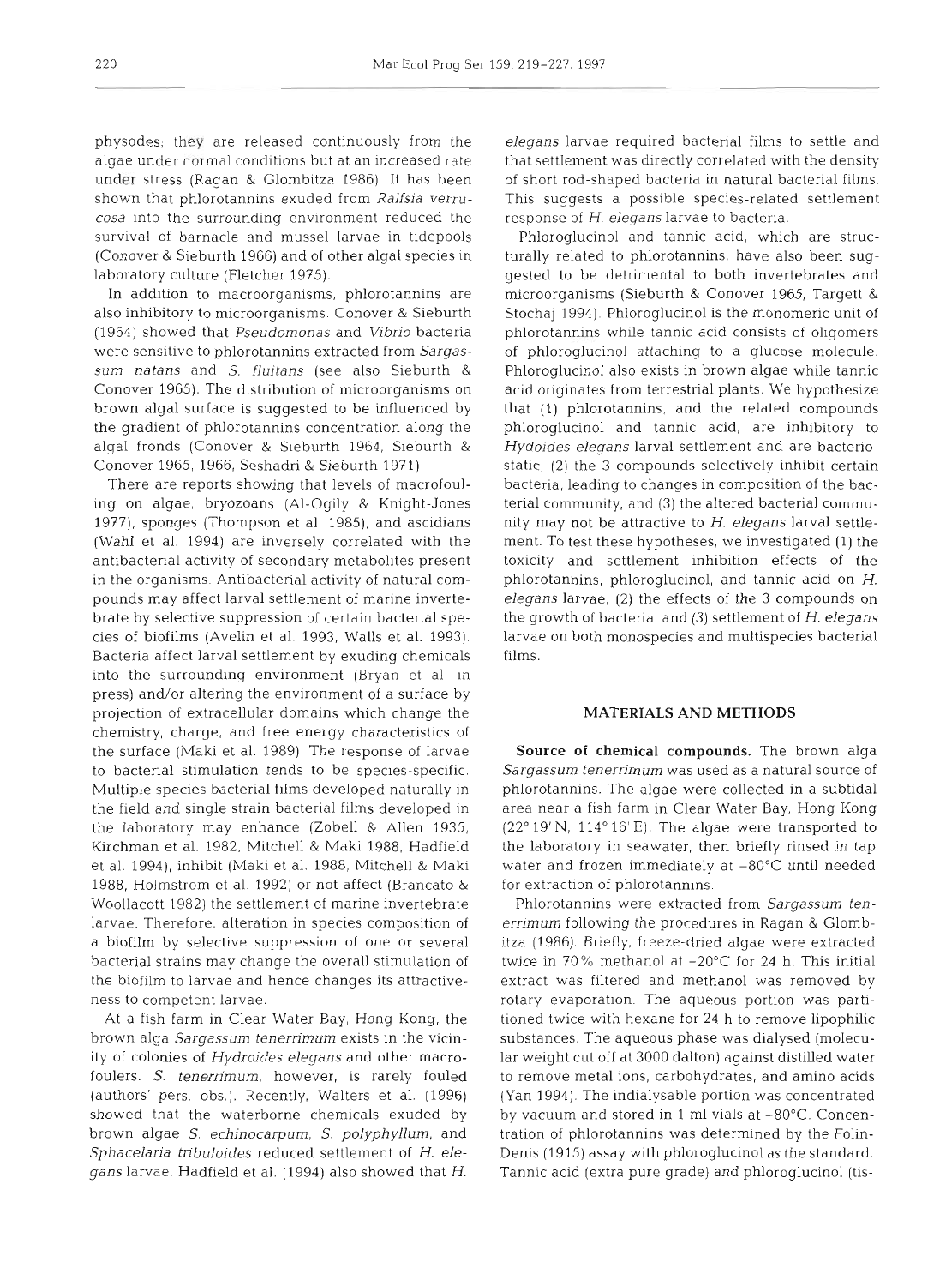sue culture grade) were obtained from RDH, Germany, and Sigma Chem. Co., USA, respectively.

Larval culture. Adult *Hydroides elegans* were obtained from submerged rafts at a fish farm in Clear Water Bay. Larvae were obtained and raised by procedures modified from Hadfield et al. (1994). Briefly. clean tubes of adult H. *elegans* were gently broken into two in a petri dish of  $0.22 \mu m$  filtered seawater (FSW). Newly released oocytes were transferred to 500 m1 of FSW and several drops of sperm suspension were added to the container. The FSW with sperms was decanted after 15 min and the fertilized eggs were transferred to a beaker containing 2 1 of FSW. After hatching, the larvae were fed *Isochrysis galbana* at a concentration of approximately  $6 \times 10^5$  cells ml<sup>-1</sup> (Bryan et al. 1997, Qiu & Qian 1997). The culture was aerated and maintained at 28°C under a 15 h light: 9 h dark cycle. Competency of the larvae was tested on the fourth day after fertilization by transferring approximately 20 larvae to 5 ml of  $10^{-4}$  M isobutylmethylxanthine (IBMX) in FSW (Bryan et al. 1997). Larvae displaying crawling behavior within 15 min of incubation were recorded as competent.

Isolation of bacteria from biofilm. Five sterilized glass slides were tied to a string and submerged in seawater at 1 m depth at the pier of the Hong Kong University of Science and Technology, Clear Water Bay, for development of natural biofilms. Slides to be deployed were sealed in a plastic bag and then submerged into the seawater to avoid contamination by bacteria at the water-air interface. The plastic bag was removed under water and the slides remained suspended for 24 h. To retrieve the slides, they were sealed in a plastic bag underwater and transported to the laboratory in autoclaved FSW. The biofilm was scraped off the slides into autoclaved FSW with a sterilized paint brush and inoculated on nutrient agar plates prepared with FSW for growth of bacteria. After 24 h incubation at 30°C, the bacterial colonies were screened according to their colony morphology, growth form in nutrient broth, cellular morphology, motility, gram stain property, and catalase and oxidase activities. Catalase and oxidase tests were conducted by methods modified from Smibert & Krieg (1994). Briefly, the oxidase activity was determined by adding a few drops of  $1\%$  tetramethyl- $p$ phenyldiamine in dimethylsulfoxide onto the bacterial colonies. A positive result was indicated by development of purple color. The catalase activity was determined by adding a few drops of 3 % hydrogen peroxide onto the bacterial colonies. A positive result was indlcated by production of bubbles. Bacterial strains with distinct characteristics were isolated and grown in nutrient broth as pure cultures. The broth cultures were mixed with the same volume of autoclaved glycerol and stored at -80°C in 1 m1 aliquots.

Toxicity assay. Series of solutions of test compounds at **l/,** log intervals were prepared freshly in FSW. FSW without added substance served as a control. Twenty competent larvae were introduced into each petri dish containing 5 m1 of test solution and were incubated at 28°C. Survivorship was determined after 48 h of incubation. Larvae that were actively swimming or with intact body were recorded as alive. Six replicates were used in each concentration and data collected from all concentrations were examined by probit analysis. Toxicity was expressed as 48 h  $LC_{50}$  (the concentration leading to 50% mortality compared to the control) with a 95 % confidence interval.

Settlement inhibition assay. Since Hydroides ele*gans* larvae do not settle until a proper cue is provided (Hadfield et al. 1994, Bryan et al. 1997), IBMX was 'used as settlement inducer (Bryan et al. 1997). Serial dilutions of test compounds at  $\frac{1}{2}$  log intervals were made in 10-4 M solution of IBMX in FSW. Dishes containing  $10^{-4}$  M of IBMX in FSW served as a control. Twenty larvae were introduced into each polystyrene petri dish (Falcon #1006) with 5 m1 of test solution and were incubated at  $28^{\circ}$ C for 48 h. After incubation, the dishes were examined for metamorphosed individuals which had calcified tubes and tentacles. Six replicates were used in each concentration and data collected from all concentrations were examined by probit analysis to obtain a 48 h  $EC_{50}$  (effective concentration corresponding to 50% of settlement in the control) with a 95 % confidence interval.

Antibacterial assay. The 3 compounds were dissolved in methanol and 1 mg of each compound was applied individually onto 6 mm diameter circular discs of sterilized filter paper (Whatman No. 1). The filter paper discs were air dried and then put onto nutrient agar inoculated with a bacterial lawn. Additional set of filter paper discs with methanol, applied and dried, served as control. The setup was incubated for 24 h at 30°C, after which the radius of the no bacterial growth zone around each disc was measured.

Larval settlement on bacterial films. The assay of larval settlement on bacterial films was divided into 2 parts: (1) settlement on monospecies films to probe the species specificity of bacteria-larvae interaction; (2) settlement on multispecies bacterial films to study the effects of alteration in the bacterial community composition on larval settlement. Bacterial films were developed according to a method modified from Maki et al. (1988). Bacterial cells were harvested from 48 h broth cultures by centrifugation at 8000 rpm (7741  $\times$  *g*) for 10 min. The bacterial cell pellets were resuspended in autoclaved FSW. Six milliliters of the bacterial suspension containing either 1 or more than 1 species of bacteria were introduced into polystyrene petri dishes (Falcon #1006) and incubated at room temperature to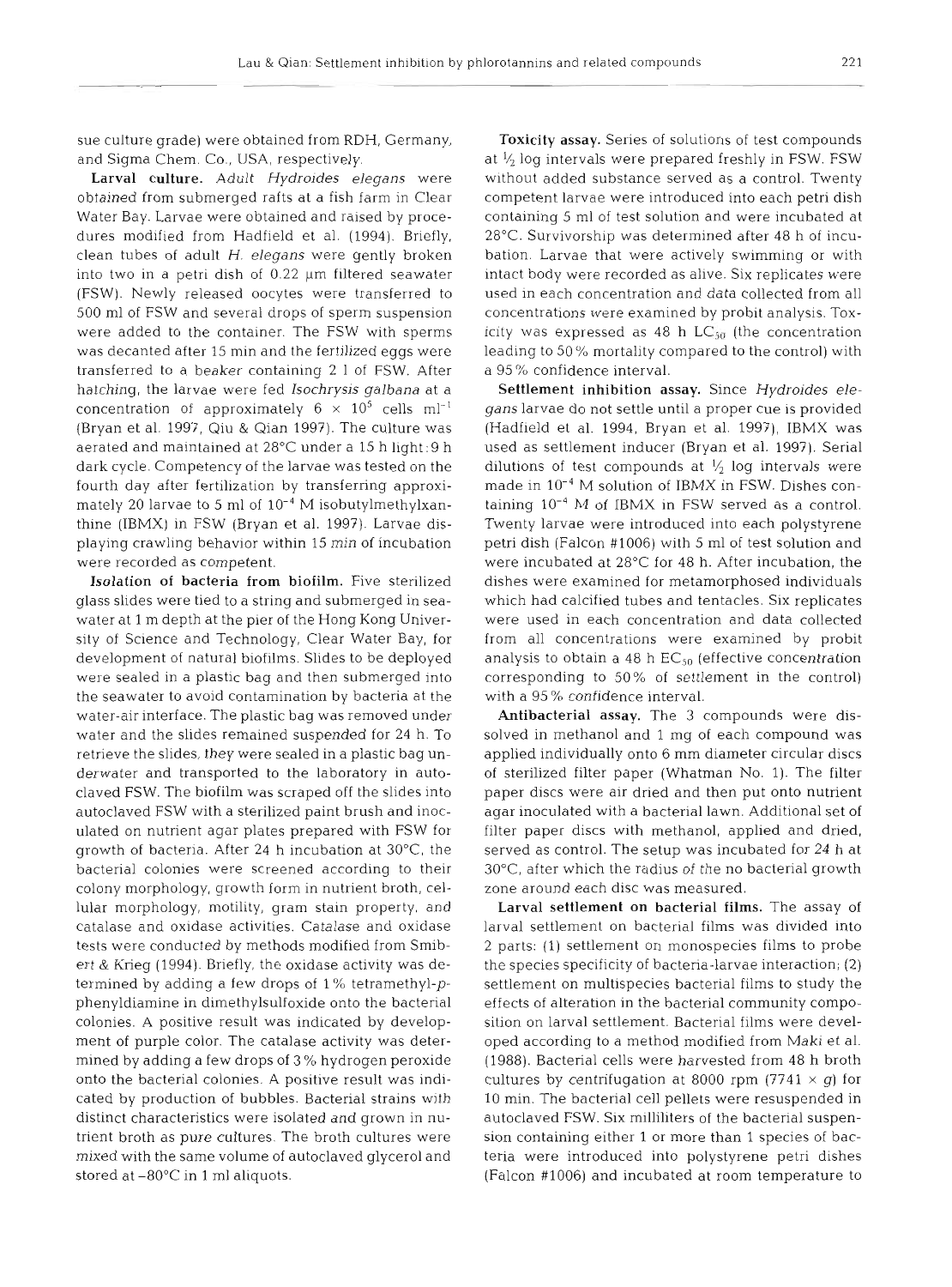allow the bacterial cells to attach onto the dish surface. After incubation, the dishes were emptied and dipped 5 times into 500 m1 of autoclaved FSW to remove unattached cells. Five milliliters of autoclaved FSW and 20 larvae were then added to each dish. Petri dishes without bacterial films and dishes coated with 24 h old natural biofilm (NBF) both served as controls. Metamorphosed larvae were counted after 48 h. Bacteria attached to a petri dish were stained with acridine orange according to procedures in (Daley & Hobbie 1975) and the density was determined by epifluorescence microscopy at 1000x magnification.

The experiment investigating larval settlement on monospecies bacterial films was repeated **3** times with 6 replicates of each treatment each time. Data were arcsine-transformed and the mean percentages of metamorphosed larvae on films of each bacterial species were compared against NBF control by Dunnett's multiple comparison test. In order to improve arcsine transformation, a value of  $\frac{1}{4}$ n was given to the replicates in which no larvae metamorphosed (Zar 1996).

To test the hypothesis that an alteration in natural biofilm may affect larval settlement, the bacterial strains that resulted in percentage metamorphosis consistently differing from the NBF control were selected for the assay of larval settlement on multispecies film. Suspensions of each of the selected bacterial strains were initially mixed with each of the other selected bacterial strains in a **1:l** ratio to allow development of the multispecies bacterial films. Mixing of bacterial suspensions in other ratios was done when necessary. Six replicates were used in each treatment. Data obtained were arcsine-transformed and analyzed by Tukey's test (Zar 1996).



Fig. l. Hydroides elegans. Toxicity and settlement inhibition effects of phlorotannins, phloroglucinol and tannic acid on larvae. Toxicity and settlement inhibition are expressed as  $48$  h LC<sub>50</sub> and 48 h  $EC_{50}$  respectively. The ratio  $LC_{50}/EC_{50}$  indicates the relative effectiveness of the compound. **An** effective non-toxic antifouling compounds should have a high  $LC_{50}/EC_{50}$  ratio

Table 1. Morphological and biochemical characteristics of bacteria isolated from natural biofilm. Diameters of colony were measured after 24 h growth on nutrient agar at 30°C. Flocculent form of growth refers to bacteria that aggregate to a woolly appearance in the broth, while membranous refers to the formation of a thin membrane that suspends in broth. In motility, Gram stain property, and catalase and oxidase tests '+' indicates, motile, Gram-positive, positive to catalase or oxidase test; '-' indicates nonmotile, Gram-negative, or negative to catalase or oxidase test

| Bacteria # | Colony morphology |           |                      | Growth in       | Gram                     | Cell      |                          | Motility Catalase Oxidase |           |
|------------|-------------------|-----------|----------------------|-----------------|--------------------------|-----------|--------------------------|---------------------------|-----------|
|            | Color             | Shape     | Diameter<br>$\{mm\}$ | marine<br>broth | stain                    | shape     |                          |                           |           |
|            | Light brown       | Circular  |                      | Flocculent      | $\qquad \qquad -$        | Short rod | $^{+}$                   | $\ddot{}$                 | $\ddot{}$ |
| 2          | Light brown       | Circular  | 1.5                  | Flocculent      | $\qquad \qquad$          | Short rod | $^{+}$                   | $\ddot{}$                 | $^{+}$    |
| 3          | Brown             | Circular  | 1.5                  | Flocculent      | $\overline{\phantom{0}}$ | Short rod | $\ddot{}$                | $\ddot{}$                 | $\ddot{}$ |
| 4          | White             | Circular  |                      | Membranous      | $\qquad \qquad$          | Cocci     | $\qquad \qquad -$        | $^{+}$                    |           |
| 5          | Brown             | Circular  |                      | Membranous      | $\overline{\phantom{0}}$ | Cocci     |                          | $^{+}$                    |           |
| 6          | Green             | Circular  | 0.5                  | Membranous      | $\overline{\phantom{a}}$ | Cocci     | ÷                        | $\ddot{}$                 |           |
| 7          | White             | Irregular | > 5                  | Flocculent      | -                        | Short rod | + (swarmer)              | $^{+}$                    |           |
| 8          | White             | Irregular | > 5                  | Flocculent      | -                        | Short rod | + (swarmer)              | $\overline{\phantom{0}}$  | $\ddot{}$ |
| 9          | Orange            | Circular  |                      | Membranous      | $\qquad \qquad -$        | Long rod  | $\overline{\phantom{a}}$ | $\ddot{}$                 | $^{+}$    |
| 10         | Colourless        | Circular  | 3.5                  | Membranous      | $\overline{\phantom{0}}$ | Short rod | $\overline{\phantom{a}}$ | $\ddot{}$                 | $\ddot{}$ |
| 11         | Colourless        | Circular  | 1.5                  | Membranous      | -                        | Short rod | $^{+}$                   | $^{+}$                    | $^{+}$    |
| 12         | White             | Circular  |                      | Membranous      | $\overline{\phantom{0}}$ | Short rod | $^{+}$                   | $^{+}$                    | $\ddot{}$ |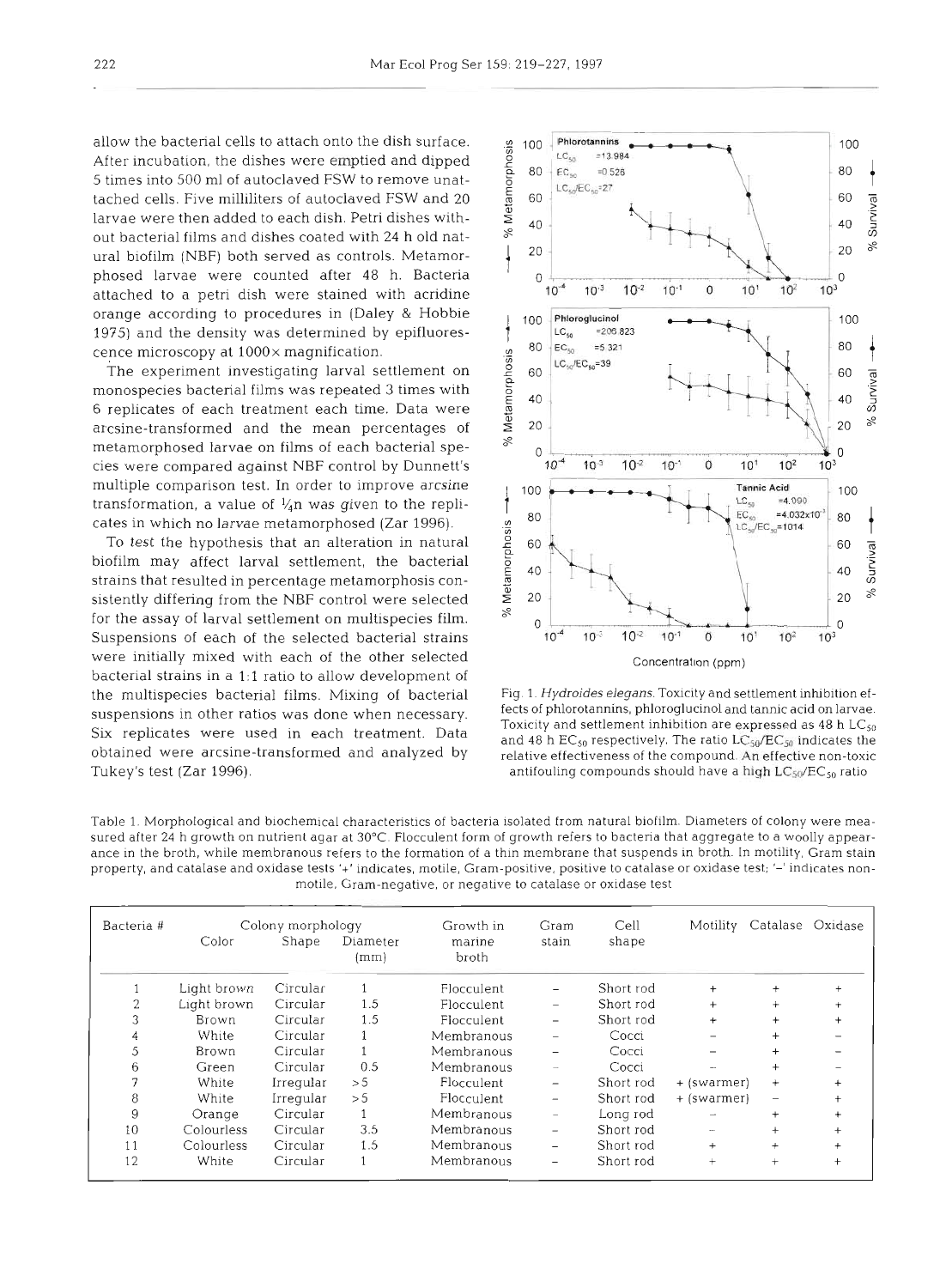## **RESULTS**

### Toxic and settlement inhibition assays

The compounds phlorotannins, phloroglucinol, and tannic acid showed various levels of toxicity and settlement inhibition effects (Fig. 1). Phlorotannins showed  $EC_{50}$  and  $LC_{50}$  at 0.526 ppm and 13.984 ppm, respectively. Thus the  $LC_{50}$  of phlorotannins was 27 times higher than the  $EC_{50}$ . Phloroglucinol inhibited 50% of larval settlement at 5.321 ppm and killed 50 % of larvae at 206.823 ppm, which was 39 times higher. Tannic acid was the most toxic compound as well as the most potent settlement inhibitor; its  $EC_{50}$  and  $LC_{50}$  were 4.032  $\times$  $10^{-3}$  ppm and 4.090 ppm, respectively. The LC<sub>50</sub> of tannic acid was 1014 times higher than the  $EC_{50}$ .

#### Isolation of bacteria from natural biofilm

Based on morphological characteristics and simple biochemical tests, 12 different types of bacteria (named B1 to B12; see Table 1) were isolated from a 24 h old natural biofilm. All 12 bacteria were Gramnegative; 9 of them were rod-shaped and the rest were cocci-shaped. Seven bacteria were motile with 2 showing swarming behavior. The bacterial colonies displayed various colors such as brown, white, green, orange and colourless. The colonies of the swarming bacteria were irregular in shape while the rest of the bacteria were circular. Five of the bacteria displayed a flocculent form in marine broth while the rest displayed a membranous form. Eleven bacteria were positive in the catalase test and 9 bacteria were positive in the oxidase test (Table 1).

both commercial antibiotics, with the exception of species B?, B8 and B11 In contrast, only bacterium B11 was sensitive to all 3 phenolics. All other bacteria were sensitive to only 1 or 2 phenolics.

# Larval settlement on monospecies bacterial films

In all **3** experiments, settlement of *Hydroides elegans* larvae differed among species of bacteria and the same species of bacterium caused different levels of settlement among individual experiments (Fig. 2). Bacteria B2, B6, B9 and B12 always caused significantly different levels of metamorphosis compared to the NBF control. Among them, larval metamorphosis on bacterial films of B2 and B6 was significantly lower than NBF while metamorphosis on bacterial films of B9 and B12 was significantly higher than NBF. Epifluorescence microscopy revealed that the bacterial densities on experimental dishes ranged from  $0.760 \times 10^6$  to  $3.028 \times 10^6$  cells cm<sup>-2</sup> (Table 3). There was no significant correlation between bacterial cell densities of the 12 tested bacterial strains and percentage metamorphosis (p = 0.833,  $r^2$  = 0.005).

#### Larval settlement on multispecies bacterial films

Effects of alteration of bacterial community composition were investigated by selective mixing of different bacterial strains for bacterial film development. Since bacteria B2, B6, B9 and B12 consistently caused significantly different levels of metamorphosis than the NBF control in the monospecies bacterial film experiment,

Table 2. Inhibition of bacterial growth by phlorotannins, phloroglucinol and tannic acid. Two commercial antibiotics, penicillin and streptomycin, were included as controls. Antibacterial effects of the compounds are expressed by the radius of zone of inhibitions after 24 h incubation. '-' indicates no zone of inhibition was formed

| Bacteria # | Zone of inhibition at dose 1 mg (mm of radius) |                     |                |            |                   |  |  |  |
|------------|------------------------------------------------|---------------------|----------------|------------|-------------------|--|--|--|
|            | Phloro-<br>tannins                             | Phloro-<br>glucinol | Tannic<br>acid | Penicillin | Strepto-<br>mycin |  |  |  |
|            |                                                |                     | 10             | 9          | 9                 |  |  |  |
|            |                                                |                     | $\cdot$ 9      | 10         | 9                 |  |  |  |
|            |                                                |                     |                | 8.5        | 9                 |  |  |  |
|            |                                                |                     |                | 8          | 10                |  |  |  |
| 5          |                                                | 0.2                 |                |            | 7.5               |  |  |  |
|            |                                                | 0.1                 |                | 9          | 6.5               |  |  |  |
|            |                                                |                     |                |            | 9.5               |  |  |  |
| 8          |                                                |                     | 4.5            |            | 10                |  |  |  |
| 9          | 6.5                                            |                     | 20             | 10         | 28                |  |  |  |
| 10         | 2                                              |                     | 2              | 11         | 9.5               |  |  |  |
| 11         | 3                                              | 0.2                 | 3.5            |            |                   |  |  |  |
| 12         |                                                | 0.1                 |                | 9          | 8                 |  |  |  |

#### Antibacterial assay

Antibiosis activities of the test compounds were determined by the size of clear zones around the discs (Table **2).**  Tannic acid was the most potent antibiotic among the 3 tested compounds, inhibiting the growth of 8 species of bacteria at a dose of 1 mg disc<sup>-1</sup>. At the same dosage, both phlorotannins and phloroglucinol arrested the growth of 4 species of bacteria. Phloroglucinol produced only very small inhibition zones (0.1 to 0.2 mm) while tannic acid produced inhibition zones as large as those produced by penicillin and streptomycin. Most of the bacterial species were sensitive to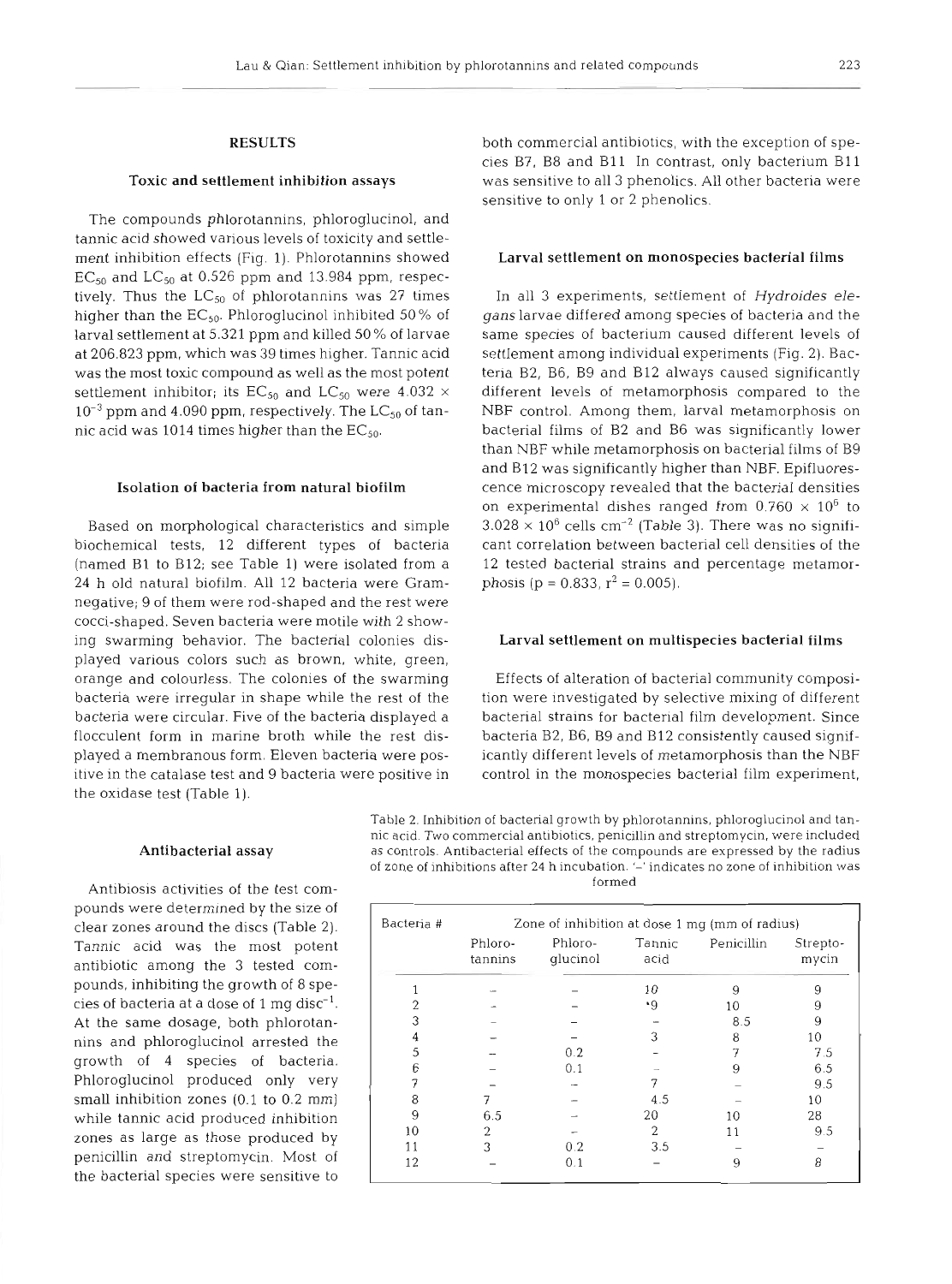

Fig. 2. Hydroides elegans. Larval metamorphosis in response to bacterial isolates after 48 h of incubation. The assay was done in triplicate and denoted as Expts 1, 2 and 3. The numbers on the x-axis correspond to the identities of the bacteria. Control dishes coated with 24 h old natural biofilm and control dishes without bacteria are indicated as NBF and FSW respectively. \*Data is significantly different from NBF control

they were chosen to investigate the effects of multispecies bacterial films on Hydroides elegans larval settlement. When each bacterial species was mixed with another at a 1:l ratio, different levels of metamorphosis were obtained (Fig **3).** Monospecies films of bacteria B2 and B6 caused similar levels of metamorphosis as well as the bacterial film obtained by combining both B2 and B6 (ANOVA:  $p = 0.284$ ) (Fig. 3a). Similar results were obtained in the experiments with bacteria B9 and B12 (Fig. 3b), in which no significant differences were seen between monospecies films of B6 and B9 or between the multispecies films consisting of B9 and B12 (ANOVA:  $p = 0.122$ ). When B6 was mixed with B9 or B12, percentage metamorphosis on multispecies films was always lower than on B9 or B12 monospecies film but not different from B6 alone (Fig. 3c, d). In the case of multispecies films consisting of bacteria B2 with

B9 or B12, percentage metamorphosis on the multispecies films was always higher than the monospecies films of B2 but not different from B9 or B12 (Fig. 3e, I).

A further assay was done to demonstrate the effects of alteration in the ratio of different bacterial species in the bacterial films. Bacteria B2 was mixed with B9 or B12 in the ratios of 1:1, 3:1 and 7:1. The results show that at the mixing ratio of 1:l of B2 and B12, the resulting film was not different from the monospecies film of B12 (Fig. 4a). However, B12 started to lose its effect when the ratio of B2 and B12 increased to 3:1 and 7:1. When B2 was mixed with B9, at all mixing ratios (1:1, 3:1 and **?:l),** settlement on the resultant films were not significantly different from settlement on monospecies films of either B2 and B9 (Fig. 4b).

# **DISCUSSION**

Two mechanisms have been proposed for the antifouling effects of natural compounds: natural compounds may directly inhibit the settlement and/or survival of the larvae of macrofoulers, or natural compounds may regulate the growth of microfoulers, such as bacteria, which in turn affects larval settlement of the macrofoulers (Avelin et al. 1993). The former mechanism acts by creating a toxic or unfavorable

Table 3. Attachment of bacteria on Falcon #l006 polystyrene petri dish. Data of bacteria density and percentage larvae metamorphosed were taken from Expt 1 of settlement and metamorphosis of Hydroides elegans larvae on monospecies bacterial films. Blank control is dish without treatment of bacteria while NBF control is dish coated with 24 h old natural biofilm. Mean density of bacteria was based on counts of 5 fields at lOOOx magnification under epifluorescence microscope. There is no correlation between bacterial density and percentage larval metamorphosis ( $p = 0.8325$ )

| Bacteria #     | Mean density<br>of bacteria<br>$\times$ 10 <sup>4</sup> cells<br>$cm^{-2}$ ( $\pm$ SD) | Mean % larvae<br>metamorphosed<br>$(\pm SD)$ |
|----------------|----------------------------------------------------------------------------------------|----------------------------------------------|
| Blank control  | 0                                                                                      | 3.333(6.055)                                 |
| NBF control    | 7.600(1.673)                                                                           | 24.167 (14.634)                              |
|                | 106.400 (6.025)                                                                        | 40.833 (20.837)                              |
| 2              | 302.800 (41.324)                                                                       | 1.667(2.582)                                 |
| 3              | 168.400 (19.217)                                                                       | 40.833 (16.253)                              |
| $\overline{4}$ | 163.600 (13.164)                                                                       | 48.333 (14.024)                              |
| 5              | 240.600 (29.048)                                                                       | 65.000 (14.832)                              |
| 6              | 127.000 (19.196)                                                                       | 6.667 (9.309)                                |
| 7              | 100.000 (15.476)                                                                       | 1.667 (4.082)                                |
| 8              | 76.000 (18.358)                                                                        | 2.500(4.183)                                 |
| 9              | 187.400 (22.777)                                                                       | 59.167 (12.416)                              |
| 10             | 160.800 (40.059)                                                                       | 17.500 (8.216)                               |
| 11             | 279.400 (30.262)                                                                       | 5.833 (7.360)                                |
| 12             | 53.600 (11.866)                                                                        | 54.167 (9.174)                               |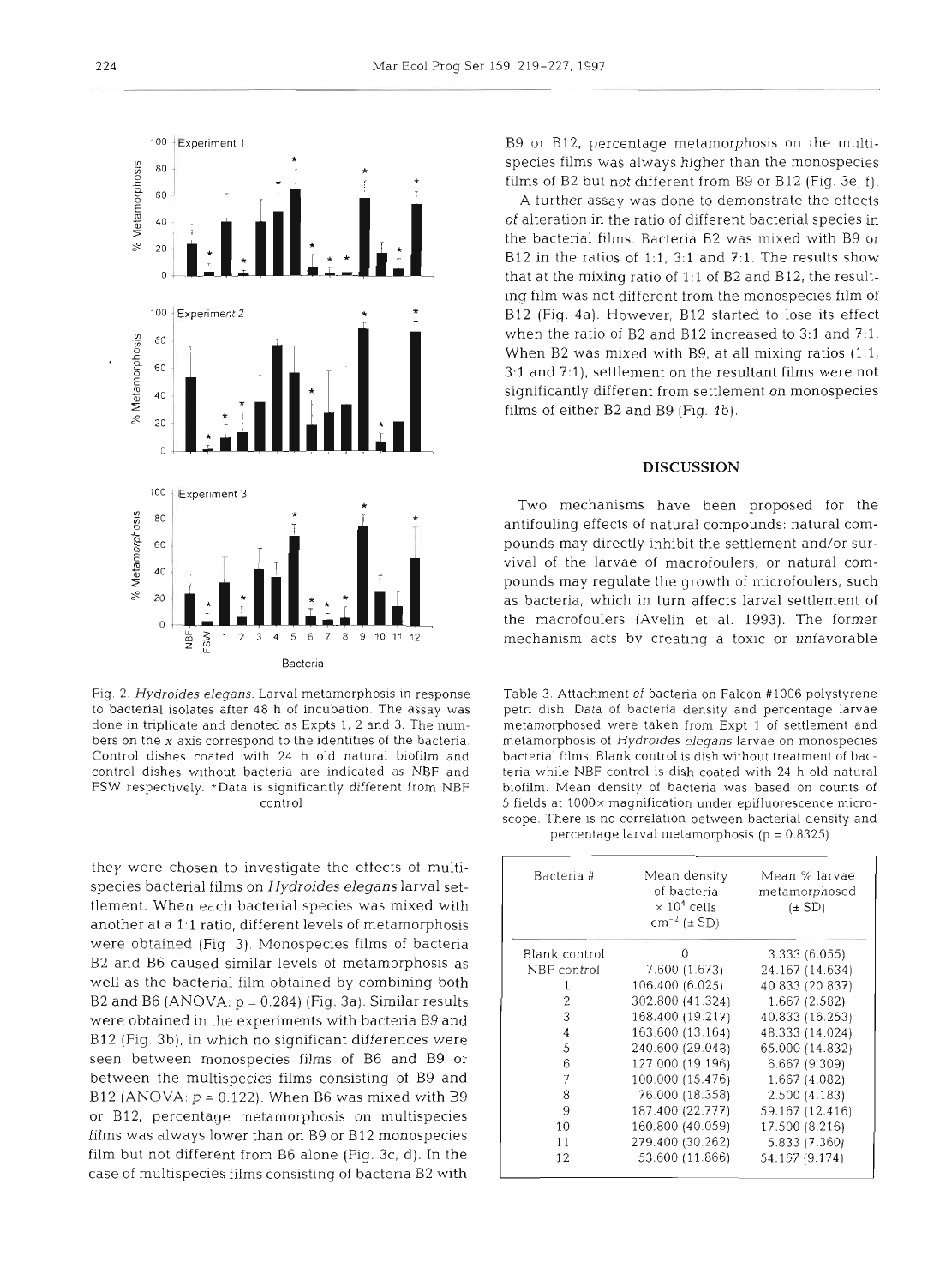

Fig. 3. Hydroides elegans. Larval metamorphosis in response to multispecies bacterial films after 48 h of incubation. The numbers on the x-axis correspond to the identities of the bacteria. Monospecies bacterial films were used as controls. Multispecies bacterial films were developed from mixing suspensions of 2 bacterial species in a 1:1 ratio. Data with significant difference are indicated by different letters above the bars

environment immediately above the surface while the latter is suggested to be due to a species-related interaction between bacteria and larvae and is a result of selective suppression of bacterial species in biofilms. Our results suggest that phlorotannins, phloroglucinol, and tannic acid may inhibit *Hydroides elegans* larval settlement by both mechanisms.

Our toxicity and settlement inhibition assay revealed that phlorotannins, phloroglucinol, and tannic acid varied in effectiveness to a great extent, even though they are structurally similar compounds. Low  $EG_{5\theta}$  values of the **3** compounds, in particular tannic acid, suggest that they are potent settlement inhibitors. The  $LC_{50}$  values suggest that phlorotannins and tannic acid are similar in toxicity while phloroglucinol is the least toxic compound. A comparison of  $LC_{50}$  and  $EC_{50}$  values provides insight to the possible working mechanisms



Fig. **4.** Hydroides elegans. Larval metamorphosis in response to multispecies bacterial films after 48 h of incubation. Monospecies bactenal films were used as controls. The bacterial films were developed by mixing suspensions of 2 bacterial species in various ratios as shown in parentheses. Data with significant difference are indicated by different letters above the bars

of the compounds under investigation. A compound that has a high  $LC_{50}/EC_{50}$  ratio is suggested to inhibit larval settlement by a non-toxic mechanism as a high  $LC_{50}/EC_{50}$  ratio indicates that the toxic concentration is much higher than the concentration required to inhibit larval settlement (Rittschof et al. 1992). In contrast, a compound that inhibits larval settlement by a toxic mechanism should have a low  $LC_{50}/EC_{50}$  ratio (Rittschof et al. 1992), which indicates that the effective concentration for settlement inhibition is close to the toxic concentration. Although tannic acid is the most toxic compound, its high  $LC_{50}/EC_{50}$  ratio suggests that it inhibits *Hydroides elegans* larval settlement most likely by means of a non-toxic mechanism while the low  $LC_{50}/EC_{50}$  ratio of phloroglucinol suggests that it inhibits *H. elegans* larval settlement in a relatively toxic way even though it is the least toxic compound.

The results from the assay of larval settlement on monospecies bacterial films showed that different strains of bacteria caused different levels of *Hydroides elegans* larval settlement. In the other words, the settlement of H. *elegans* larvae may be dependent on the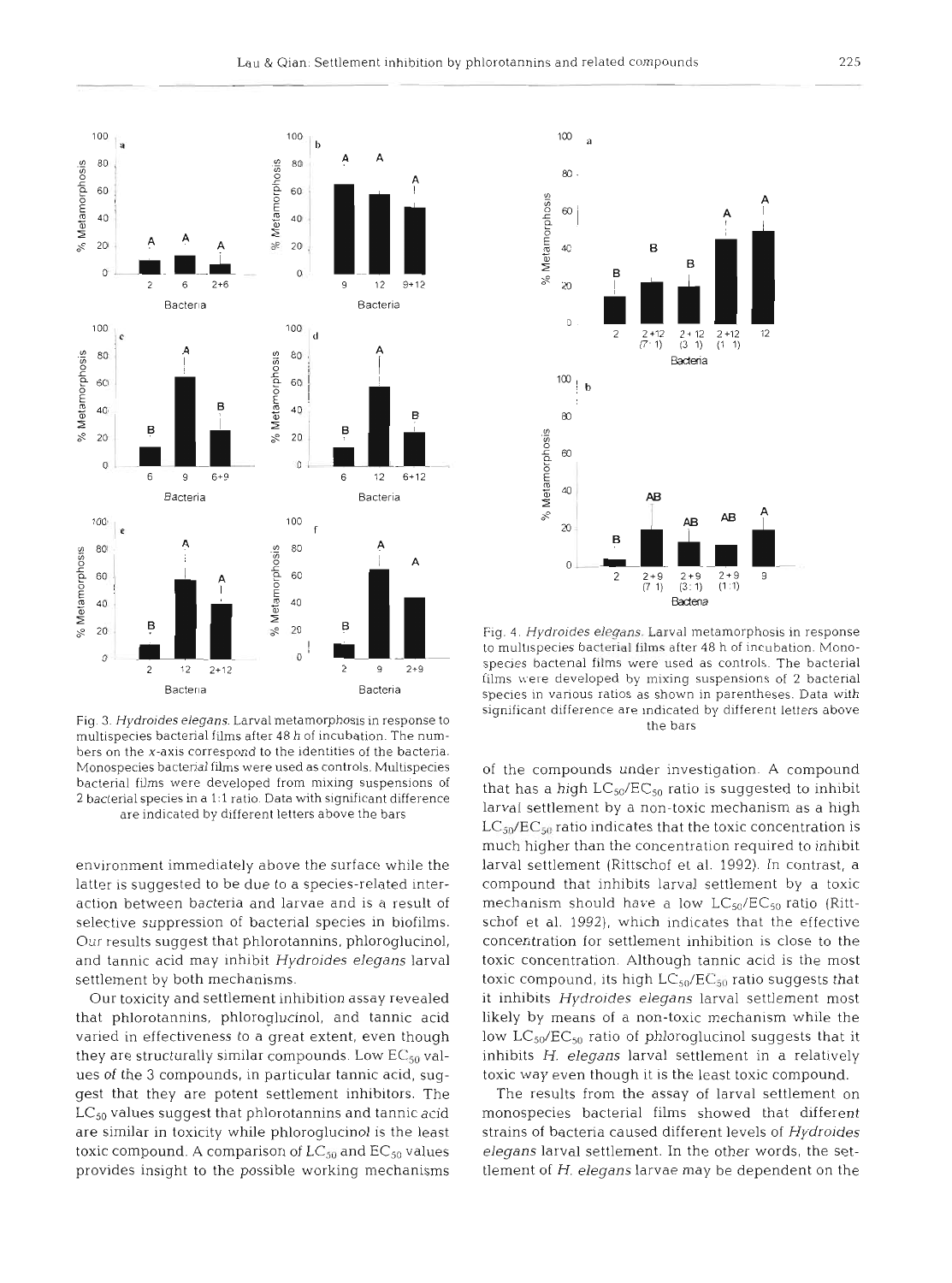bacterial species to which the larvae are exposed. Enumeration of bacterial density on the test substrata revealed that such distinctive responses of larvae were not due to differences in bacterial density. The variation of results among the 3 replicated experiments may be due to variation in physiological conditions of either bacteria and/or the larvae. A comparison of larval settlement on monospecies bacterial films to that on natural biofilms revealed that some bacteria induced higher levels of settlement than natural biofilms (NBF) while some other bacteria induced lower levels. Therefore, we suggest that the induction of settlement by a natural biofilm is a combined effect of different species of bacteria in the natural biofilm.

The assay of larval settlement on multispecies bacterial films revealed that both qualitative and quantitative changes in species composition of multispecies bacterial films affected *Hydroides elegans* larval settlement. When 2 bacteria with similar effects (cause similar levels of metamorphosis) were mixed (e.g. bacteria B2 and B6, or B9 and B12), the resultant films were not different from the corresponding monospecies films. When two bacteria with different effects (cause different levels of metamorphosis) were mixed, the effects were antagonistic and dependent on the bacterial species and the mixing ratio. For instance, bacteria B6 exerted a relatively strong effect, overriding B9 and B12, while a high proportion of B2 in bacterial films could not override the effect of low proportion of B9. Our experimental model mimicked the simplest community, which consisted of only 2 species of bacteria, and the results showed that the settlement of *H. elegans* larvae on multispecies films was dependent on the species composition of the bacterial films. Either a qualitative or a quantitative change in the species composition of bacterial films affects settlement *of* H. *elegans* larvae.

An integration of larval settlement data with the results from the antibacterial assays showed that some of the bacteria (e.g. B9) that were sensitive to the phenolic compounds induced high levels of metamorphosis. However, some of bacteria (e.g. B6) that were resistant to the phenolics were, in fact, inducing very low levels of larval settlement. Therefore, we speculate that bacteria that induce a high level of larval settlement (e.g. bacteria B9 in this study) may be lacking in a biofilm that is developed under the influence of the phenolic compounds and the niches are available to phenolic-resistant bacteria that cause low levels of *Hydroides elegans* larval settlement. As a result, the phenolic-treated biofilm may become unfavorable to *H. elegans* larval settlement.

*<sup>A</sup>*dynamic model of fouling process as suggested by Roberts et al. (1991) states that the colonization of a surface by bacteria and invertebrate larvae does not

necessarily follow the chronological sequence (bacteria precede larvae) that was previously suggested (Davis et al. 1989). In fact, the interactions between bacteria, invertebrate larvae, and other fouling components are dynamic and the existence of fouling components in the biofouling layer can be independent of each other. Therefore, a successful solution to biofouling problems requires mechanisms that act simultaneously on different components of fouling (Clare et al. 1992). We suggest that natural compounds such as the phenolic compounds, which are capable of targeting both larvae and bacteria, may be effective antifoulants against fouling species such as *Hydroides elegans* that require biofilms for settlement.

Acknowledgements. The authors thank M. Hadfield and D. Rittschof for suggestions about experimental procedures. The authors also extend thanks to L. Gosselin and L. McEdward as well as 4 anonymous referees for comments on the manuscript. This study was supported by a RGC (HKUST 651/96M] grant to P.Y.Q.

#### LITERATURE CITED

- AI-Ogily SM, Knight-Jones EW (1977) Antifouling role of antibiotics produced by marine algae and bryozoans. Nature 265:?28-729
- Avelin M Sr, Vitalina M Sr, Rittschof D, Nagabhushanam R (1993) Bacterial-barnacle interaction: potential of using juncellins and antibiotics to alter structure of bacterial communities. J Chem Ecol 19(10):2155-2167
- Brancato MS, Woollacott RM (1982) Effect of microbial films on settlement of bryozoan larave (Bugula simplex, B. stolonifera and B. turrita). Mar Biol 71:51-56
- Bryan JP, Kreider JL, Qian PY (in press) Settlement of the serpulid polychaete Hydroides elegans on the arborescent bryozoan Bugula neritina: evidence of a chemically mediated relationship. J Exp Mar Biol Ecol
- Bryan PJ. Qian PY. Kreider JL, Chia FS (1997) Induction of larval settlement by pharmacological and conspecific associated compounds in the serpulid polychaete Hydroides elegans. Mar Ecol Prog Ser 146:81-90
- Clare AS. Rittschof D, Gerhart DJ, Maki JS (1992) Molecular approaches to nontoxic antifouling. Invert Reprod Dev 22: 67-76
- Conover JT, Sieburth JMcN (1964) Effect of Sargassum distribution on its epibiota and antibacterial activity. Bot Mar 6: 147-157
- Conover JT, Sieburth J McN (1966) Effect of tannins excreted from Phaeophyta on planktonic animal survival in tide pools. Proc Int Seaweed Symp 5:99-100
- Daley RJ, Hobbie JE (1975) Direct counts of aquatic bacteria by a modified epifluorescence technique. Limnol Oceanogr 20:875-882
- Davis AR, Targett NM, McConnell OJ, Young CM (1989) Epibiosis of marine algae and benthic invertebrates: natural products chemistry and the mechanisms inhibiting settlement and overgrowth. In: Scheuer PJ (ed) Marine bioorganic chemistry, Vol **3.** Springer-Verlag, Berlin, p 85-114
- De Nys R, Steinberg PD, Willemsen P, Dworjanyn SA, Gabelish CL, King RJ (1995) Broad spectrum effects of secondary metabolites from the red alga Delisea pulchra in antifouling assays. Biofouling 8:259-271